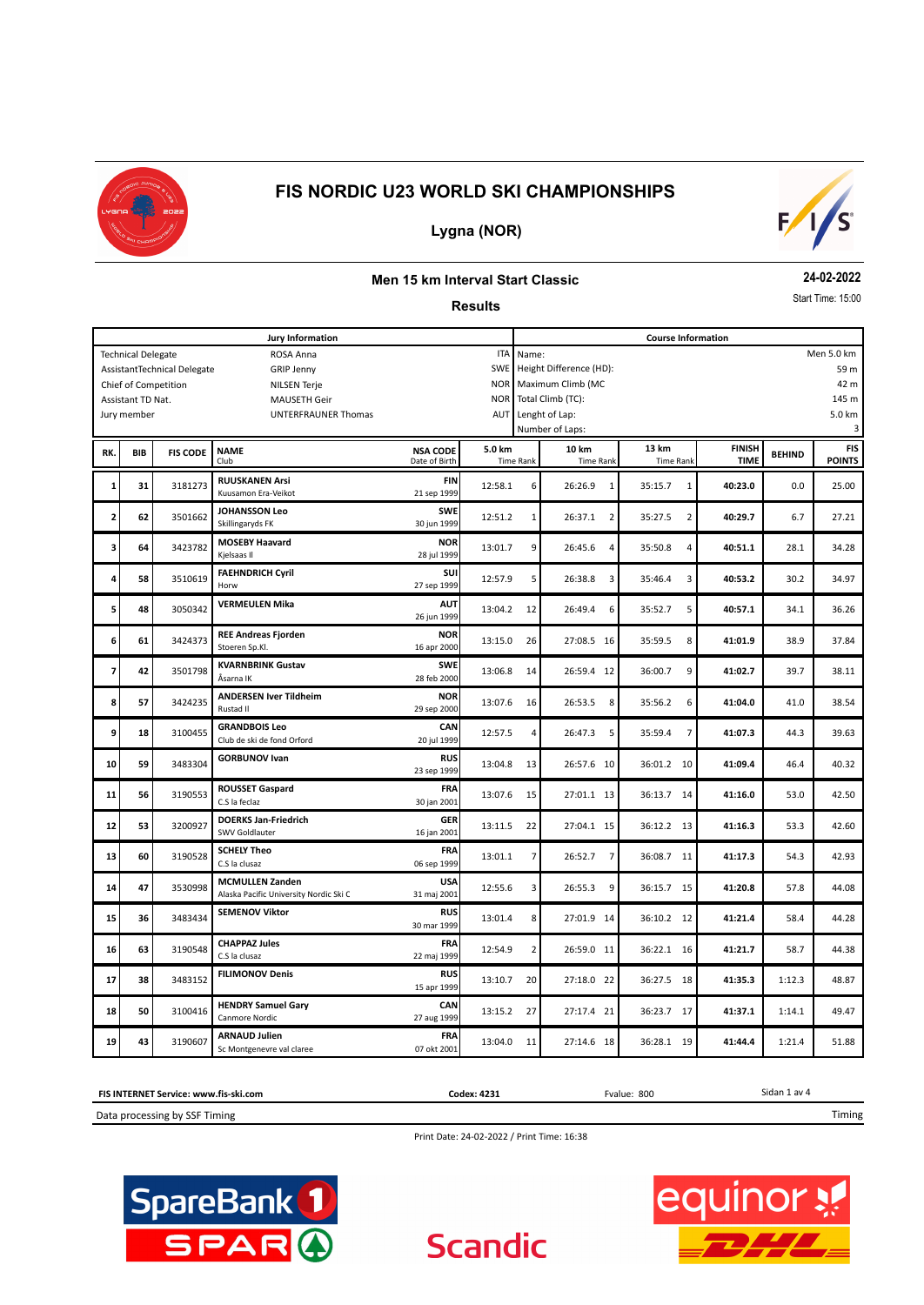

# **Lygna (NOR)**



#### **Men 15 km Interval Start Classic**

**Results**

**24-02-2022** Start Time: 15:00

| RK. | <b>BIB</b> | <b>FIS CODE</b> | <b>NAME</b><br>Club                                                   | <b>NSA CODE</b><br>Date of Birth | 5.0 km<br><b>Time Rank</b> | 10 km<br><b>Time Rank</b> | 13 km<br><b>Time Rank</b> | <b>FINISH</b><br><b>TIME</b> | <b>BEHIND</b> | <b>FIS</b><br><b>POINTS</b> |
|-----|------------|-----------------|-----------------------------------------------------------------------|----------------------------------|----------------------------|---------------------------|---------------------------|------------------------------|---------------|-----------------------------|
| 20  | 45         | 3200912         | <b>HEILAND Korbinian</b><br>SC Partenkirchen                          | <b>GER</b><br>29 jul 2001        | 13:13.3<br>24              | 27:23.1 24                | 36:31.4 20                | 41:44.9                      | 1:21.9        | 52.04                       |
| 21  | 39         | 3300693         | <b>HIROSE Ryo</b><br>Waseda Univ.                                     | <b>JPN</b><br>06 nov 2000        | 13:18.0<br>29              | 27:16.7 19                | 36:33.4<br>21             | 41:48.0                      | 1:25.0        | 53.06                       |
| 22  | 44         | 3501735         | <b>EKBERG Johan</b><br>Nacka Värmdö SK                                | <b>SWE</b><br>08 apr 2000        | 13:10.8<br>21              | 27:12.0 17                | 36:36.4<br>22             | 41:49.0                      | 1:26.0        | 53.39                       |
| 23  | 24         | 3181407         | LIEKARI Emil<br>Vuokatti Ski Team Kainuu                              | <b>FIN</b><br>03 maj 2001        | 13:09.6<br>18              | 27:21.6 23                | 36:42.0 24                | 41:52.8                      | 1:29.8        | 54.65                       |
| 24  | 29         | 3290729         | <b>GASPERI Michele</b><br>C.S. ESERCITO                               | <b>ITA</b><br>17 nov 2000        | 13:10.6<br>19              | 27:16.7 20                | 36:38.1 23                | 41:54.3                      | 1:31.3        | 55.14                       |
| 25  | 40         | 3300608         | YAMASHITA Haruki<br>Waseda Unv.                                       | <b>JPN</b><br>11 mar 1999        | 13:22.8<br>32              | 27:39.4 29                | 37:02.0 29                | 42:00.6                      | 1:37.6        | 57.22                       |
| 26  | 37         | 3150741         | KOZLOVSKY Vladimir                                                    | CZE<br>19 feb 1999               | 13:17.5<br>28              | 27:48.2 35                | 36:56.7<br>28             | 42:06.5                      | 1:43.5        | 59.17                       |
| 27  | 25         | 3290773         | <b>TICCO Giovanni</b><br>GRUPPO SPORTIVO FIAMME ORO                   | <b>ITA</b><br>16 feb 2000        | 13:34.7<br>40              | 27:44.3 34                | 36:52.7 25                | 42:06.6                      | 1:43.6        | 59.21                       |
| 28  | 33         | 3390240         | <b>HIMMA Martin</b><br>Karupesa Team                                  | EST<br>30 aug 1999               | 13:12.7<br>23              | 27:23.7 25                | 36:53.9 26                | 42:12.9                      | 1:49.9        | 61.29                       |
| 29  | 19         | 3100449         | <b>GRALL-JOHNSON Pierre</b><br>Nakkertok Nordic                       | CAN<br>25 jul 1999               | 13:08.4<br>17              | 27:29.8 26                | 36:56.1 27                | 42:14.0                      | 1:51.0        | 61.65                       |
| 30  | 26         | 3120341         | <b>LIU Rongsheng</b>                                                  | <b>CHN</b><br>26 sep 2001        | 13:52.2<br>49              | 28:00.5 39                | 37:07.4 32                | 42:23.1                      | 2:00.1        | 64.65                       |
| 31  | 51         | 3483306         | <b>ZHUL Dmitriy</b>                                                   | <b>RUS</b><br>12 jun 2000        | 13:03.6<br>10              | 27:35.8 28                | 37:11.1 34                | 42:25.3                      | 2:02.3        | 65.38                       |
| 32  | 54         | 3200778         | <b>KNOPF Florian</b><br>Slv Bernau                                    | <b>GER</b><br>23 sep 1999        | 13:13.8<br>25              | 27:33.1 27                | 37:06.2 31                | 42:26.5                      | 2:03.5        | 65.78                       |
| 33  | 46         | 3510644         | <b>WIGGER Nicola</b><br>Am Bachtel                                    | SUI<br>23 maj 2001               | 13:28.1<br>34              | 27:39.6 30                | 37:07.4 33                | 42:26.8                      | 2:03.8        | 65.87                       |
| 34  | 49         | 3290674         | <b>DEL FABBRO Luca</b><br><b>GRUPPO SCIATORI FIAMME GIALLE</b>        | <b>ITA</b><br>07 okt 1999        | 13:19.2<br>30              | 27:42.3 32                | 37:05.0<br>30             | 42:27.2                      | 2:04.2        | 66.01                       |
| 35  | 20         | 3100438         | <b>DAVIES Joe</b><br><b>Whister Nordics</b>                           | CAN<br>27 feb 2001               | 13:29.8<br>37              | 27:51.8 36                | 37:23.7 37                | 42:39.5                      | 2:16.5        | 70.07                       |
| 36  | 14         | 3181239         | <b>AHONEN Olli</b><br>Imatran Urheilijat                              | FIN<br>16 okt 1999               | 13:28.8<br>36              | 27:58.2 37                | 37:27.5 38                | 42:41.5                      | 2:18.5        | 70.73                       |
| 37  | 34         | 3290771         | <b>CHIOCCHETTI Alessandro</b><br><b>GRUPPO SCIATORI FIAMME GIALLE</b> | <b>ITA</b><br>30 aug 2001        | 13:23.6<br>33              | 27:40.3 31                | 37:16.0 35                | 42:41.6                      | 2:18.6        | 70.76                       |
| 38  | 55         | 3424611         | <b>MOERK Martin Kirkeberg</b><br>Drammens Ballklubb                   | <b>NOR</b><br>16 jan 2001        | 13:30.7<br>38              | 27:43.1 33                | 37:17.6 36                | 42:48.8                      | 2:25.8        | 73.14                       |
| 39  | 22         | 3120171         | <b>BADELIHAN Hadesi</b>                                               | <b>CHN</b><br>03 jan 1999        | 13:39.0<br>43              | 28:14.2 40                | 37:48.4<br>39             | 43:08.2                      | 2:45.2        | 79.54                       |
| 40  | 12         | 3690129         | KOLUPAIKO Vitalii                                                     | <b>UKR</b><br>16 okt 2001        | 13:33.2<br>39              | 28:14.3 41                | 37:58.0<br>41             | 43:18.6                      | 2:55.6        | 82.98                       |
| 41  | 52         | 3530986         | <b>HAGENBUCH John Steel</b><br>Sun Valley Ski Education Foundation    | <b>USA</b><br>01 okt 2001        | 13:22.6<br>31              | 27:59.0 38                | 37:50.7 40                | 43:22.8                      | 2:59.8        | 84.36                       |
| 42  | 28         | 3460056         | <b>DOLHASCU Florin Robert</b><br>CS DINAMO BUCURESTI-CENTRUL SF       | <b>ROU</b><br>28 mar 2001        | 44<br>13:42.3              | 28:26.6 42                | 38:09.5 42                | 43:39.0                      | 3:16.0        | 89.71                       |

Data processing by SSF Timing **FIS INTERNET Service: www.fis-ski.com** **Codex: 4231** Fvalue: 800

Timing

Sidan 2 av 4

Print Date: 24-02-2022 / Print Time: 16:38

**Scandic** 



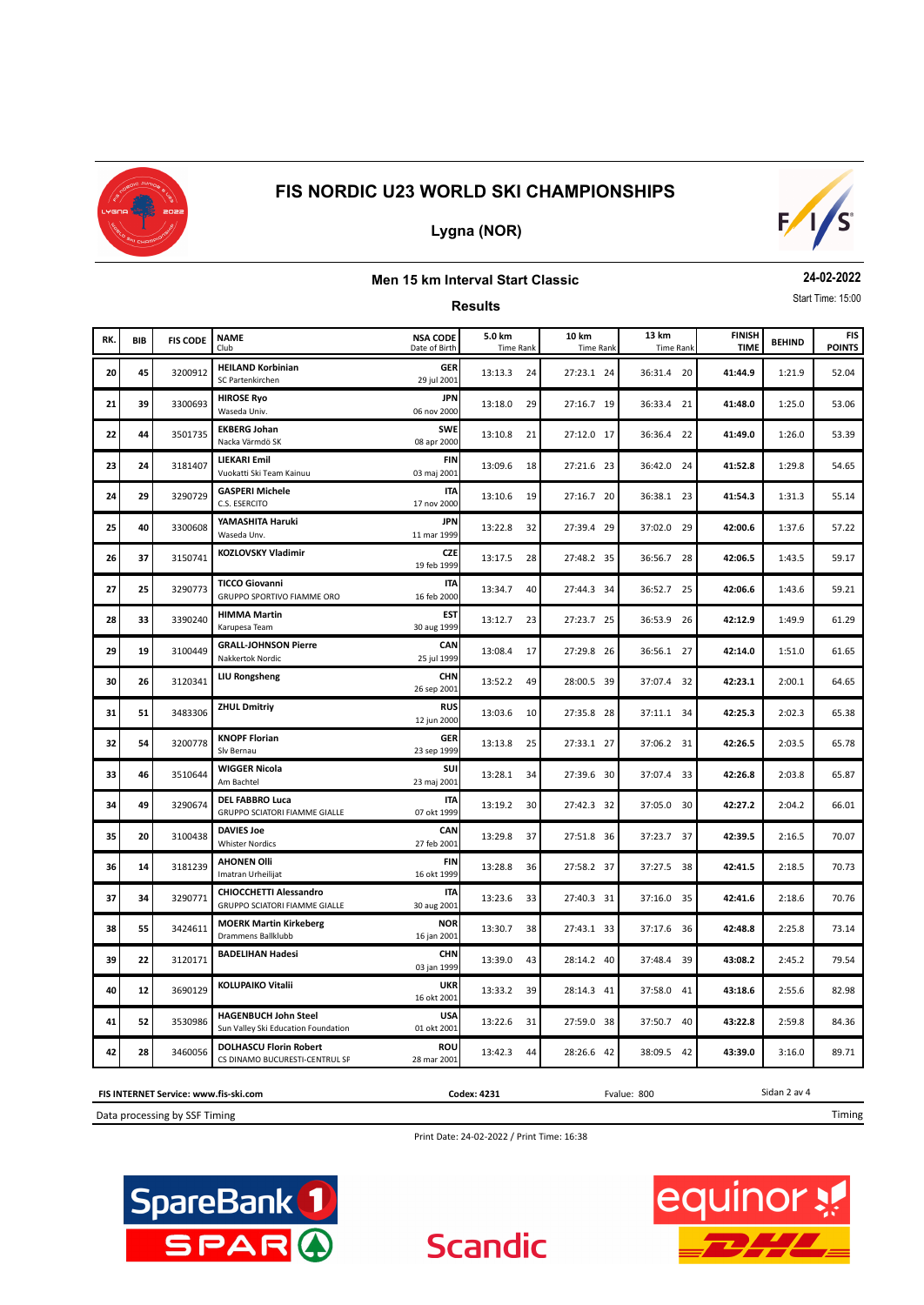

## **Lygna (NOR)**



#### **Men 15 km Interval Start Classic**

**Results**

**24-02-2022** Start Time: 15:00

| RK. | BIB            | <b>FIS CODE</b> | <b>NAME</b><br>Club                                       | <b>NSA CODE</b><br>Date of Birth | 5.0 km<br><b>Time Rank</b> | 10 km<br><b>Time Rank</b> | 13 km<br><b>Time Rank</b> | <b>FINISH</b><br><b>TIME</b> | <b>BEHIND</b> | <b>FIS</b><br><b>POINTS</b> |
|-----|----------------|-----------------|-----------------------------------------------------------|----------------------------------|----------------------------|---------------------------|---------------------------|------------------------------|---------------|-----------------------------|
| 43  | 9              | 3560164         | <b>KOROSEC Bostjan</b><br>SD Bohinj                       | <b>SLO</b><br>16 nov 2001        | 13:38.1<br>42              | 28:29.0 44                | 38:16.4 43                | 43:44.0                      | 3:21.0        | 91.36                       |
| 44  | 35             | 3150694         | <b>LUKES Tomas</b><br>Cks Ski jilemnice                   | <b>CZE</b><br>14 jun 2000        | 13:47.0<br>46              | 28:39.4 45                | 38:30.3 46                | 43:47.3                      | 3:24.3        | 92.45                       |
| 45  | 30             | 3740072         | <b>MIKAYELYAN Mikayel</b><br>Ashocq Cross-country school  | <b>ARM</b><br>10 jul 1999        | 13:28.5<br>35              | 28:28.8 43                | 38:26.9 44                | 43:53.2                      | 3:30.2        | 94.40                       |
| 46  | $\overline{7}$ | 3424683         | <b>VIK Lars Young</b><br>Njaard                           | <b>AUS</b><br>09 jan 2001        | 13:55.1<br>50              | 28:44.0 47                | 38:27.2 45                | 43:53.4                      | 3:30.4        | 94.47                       |
| 47  | 15             | 3530760         | <b>KEEFFE Noel</b><br>Steamboat Springs Winter Sports Clu | <b>USA</b><br>24 aug 1999        | 13:51.8<br>48              | 28:45.8 48                | 38:35.6 47                | 44:02.5                      | 3:39.5        | 97.47                       |
| 48  | 27             | 3181284         | <b>HOKKA Oskari</b><br>Metsa-Veikot 85                    | <b>FIN</b><br>30 jun 1999        | 13:46.6<br>45              | 28:50.2 49                | 38:45.0 48                | 44:09.1                      | 3:46.1        | 99.65                       |
| 49  | 32             | 3501871         | <b>DANIELSSON Emil</b><br>Högbo GIF                       | <b>SWE</b><br>12 maj 2001        | 13:37.4<br>41              | 28:43.7 46                | 38:45.7 49                | 44:15.4                      | 3:52.4        | 101.73                      |
| 50  | 10             | 3690158         | <b>ILCHIENKO Vitalii</b>                                  | <b>UKR</b><br>24 aug 2000        | 13:56.8<br>52              | 28:50.7 50                | 38:56.6 50                | 44:17.9                      | 3:54.9        | 102.56                      |
| 51  | 16             | 3030020         | <b>DAL FARRA Franco</b><br>Cab                            | ARG<br>16 jul 2000               | 14:14.6<br>55              | 29:04.2 52                | 38:59.2 51                | 44:27.3                      | 4:04.3        | 105.66                      |
| 52  | 41             | 3120340         | <b>CHEN Degen</b>                                         | <b>CHN</b><br>24 maj 2001        | 14:08.6<br>54              | 29:12.8 53                | 39:12.9 52                | 44:49.4                      | 4:26.4        | 112.96                      |
| 53  | 17             | 3670199         | <b>MATASSOV Svyatoslav</b>                                | <b>KAZ</b><br>07 apr 2000        | 13:49.4<br>47              | 29:00.3 51                | 39:21.2 53                | 44:51.5                      | 4:28.5        | 113.65                      |
| 54  | 4              | 3190517         | <b>SEROT Titouan</b><br>SRHF                              | BEL<br>12 jul 1999               | 13:56.0<br>51              | 29:32.8 56                | 39:43.5 55                | 45:17.4                      | 4:54.4        | 122.20                      |
| 55  | 5              | 3424509         | <b>FODSTAD Fredrik</b>                                    | <b>COL</b><br>07 jan 2001        | 14:20.8<br>56              | 29:32.5 55                | 39:42.1 54                | 45:17.9                      | 4:54.9        | 122.37                      |
| 56  | 6              | 3040133         | <b>WALKER-BROOSE Bentley</b>                              | <b>AUS</b><br>31 mar 2001        | 14:02.3<br>53              | 29:32.0 54                | 40:02.5 56                | 45:52.5                      | 5:29.5        | 133.79                      |
| 57  | 21             | 3090129         | <b>MALCHOV Todor</b><br><b>ASK Aleksandar Logistiks</b>   | <b>BUL</b><br>10 sep 2001        | 14:33.2<br>58              | 29:59.5 57                | 40:15.6 57                | 45:59.7                      | 5:36.7        | 136.17                      |
| 58  | 11             | 3700116         | <b>RENDA Andrej</b><br><b>KBL JASNA</b>                   | <b>SVK</b><br>10 mar 2000        | 14:31.3<br>57              | 30:35.1 58                | 41:05.2 58                | 46:46.8                      | 6:23.8        | 151.72                      |
| 59  | 3              | 3040139         | DE CAMPO Fedele                                           | <b>AUS</b><br>31 maj 2001        | 14:34.1<br>59              | 31:07.8 59                | 42:05.0<br>59             | 48:02.8                      | 7:39.8        | 176.81                      |
| 60  | 8              | 3520094         | <b>TALAY Yusuf</b><br>Mus Kartanesi spor kulubu           | <b>TUR</b><br>04 maj 2001        | 14:39.7<br>60              | 31:07.8 60                | 42:07.0 60                | 48:11.5                      | 7:48.5        | 179.68                      |
| 61  | $\mathbf{z}$   | 3220047         | <b>HORSFALL Beinn</b><br><b>Bnds</b>                      | <b>GBR</b><br>27 aug 2001        | 15:24.5<br>62              | 32:28.2 61                | 43:29.6 61                | 49:28.3                      | 9:05.3        | 205.04                      |
|     | Did not start  |                 |                                                           |                                  |                            |                           |                           |                              |               |                             |
|     | 1              | 3110021         | <b>FLORES Martin</b><br>Club Cordillera                   | <b>CHI</b><br>20 maj 2002        |                            |                           |                           |                              |               |                             |
|     | 23             | 3120254         | LI Minglin                                                | <b>CHN</b>                       |                            |                           |                           |                              |               |                             |

| FIS INTERNET Service: www.fis-ski.com | Codex: 4231 | Fvalue: 800 | Sidan 3 av 4 |
|---------------------------------------|-------------|-------------|--------------|
| Data processing by SSF Timing         |             |             | Timing       |

03 apr 2001

Print Date: 24-02-2022 / Print Time: 16:38

**Scandic** 



**equinor**